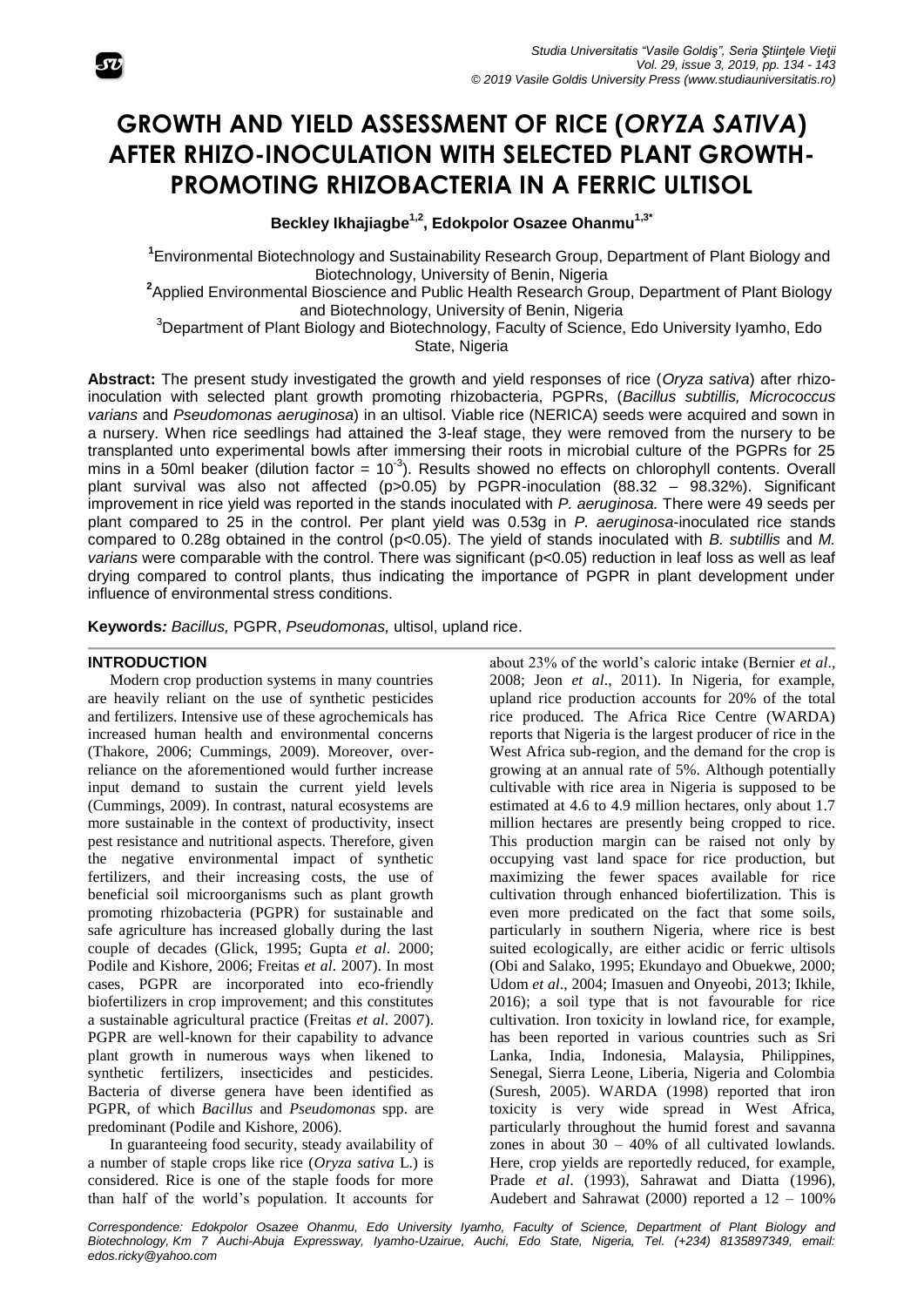reduction in rice production. Although iron is an essential element for all plants, particularly, its importance in numerous biochemical processes such as photosynthesis, chloroplast development and chlorophyll biosynthesis. At higher levels, iron becomes a physical barrier for the uptake of manganese (Wang and Shuman, 1994) and of zinc (Zhang *et al*., 1998).

However, it is not yet known if such soils are an advantage for PGPR usage by plants. Although, Mantelin and Touraine (2004) reported that inoculation of PGPR enhanced plant uptake of important nutrients such as Ca, K, Fe, Cu, Mn and Zn during acidification of the soil rhizosphere; they also reported that decreases in soil pH would improve the solubilization of these nutrients.

In pristine and/or unfavourable environments, PGPRs are known to enhance plants' survival through the production of relevant plant nutrients as well as plant growth hormones (Glick, 1995). Significant increases in growth and yield of agronomically important crops in response to inoculation with PGPR have been repeatedly reported (Gupta *et al*. 2000; Biswas *et al*. 2000; Mariano and Kloepper 2000; Vessey 2003; Gray and Smith 2005; Silva *et al*. 2006; Figueiredo *et al*. 2008; Araujo 2013). Previous research by Mayak *et al*. (2004) confirmed the use of PGPR to confer resistance to water stress in tomatoes and peppers. Herman *et al*. (2008) also reported improved physiological responses of sweet pepper with inoculation of PGPR and mycorrhiza. Studies have also shown that the growth-promoting ability of some bacteria may be highly specific to certain plant species, cultivar and genotype (Bashan and Holguin 1997; Gupta *et al*. 2000; Lucy *et al*. 2004). It is therefore the aim of this study to investigate possible impact of rhizo-inoculation of rice with selected PGPR on selected growth and yield parameters of the test plant in an ultisol.

# **MATERIALS AND METHODS**

# **Collection and preparation of materials for the experiment**

The experiment was conducted at the Department of Plant Biology and Biotechnology (Dept.PBB) Screen House, University of Benin, Benin City, Nigeria (South-south Nigeria). Top soil (1 - 10 cm) was obtained from the Dept.PBB Botanic Garden, and sun dried to constant weight. Samples of this soil (an ultisol) were taken to the Lab for determination of selected physical and chemical characteristics prior to use, and according to methods described by APHA (1985). Selected soil heavy metal composition was determined by atomic absorption spectrometry. Total organic carbon (TOC) and total organic matter (TOM) contents were determined according to Nelson and Sommers (1982) and Osuji and Nwoye (2007). Soil textural components as well as elemental composition of the materials used were determined according to the methods of Bray and Kurtz (1945 a,b). Culturable microbial composition of top soil to be used was also determined following laid down procedure

(Cheesebrough, 2001). The soils were eventually measured into holding plastic experimental bowls measuring 68 cm diameter and 26 cm deep, and adequately moistened. There were 20 bowls.

# **Sowing of Rice Seedling in Nursery**

Viable rice (NERICA) seeds were acquired and sown in a nursery. After seedlings had attained the 3 leaf stage, they were taken to the screen house for transplanting.

# **Bacterial species**

The bacteria species used in this study (*Bacillus subtillis, Micrococcus varians* and *Pseudomonas aeruginosa*) were obtained from the Graduate Research Laboratory Culture Collection Unit of the Department of Microbiology, University of Benin, Benin City, Nigeria. They were initially isolated from plant rhizospheres of *Chromolaena odorata* during a previous study (Ikhajiagbe and Akendolor, 2016). The bacterial cultures were grown on nutrient agar and immediately put to use.

# **Rhizo-inoculation of Rice Transplants**

Stock cultures of the PGPR were prepared and kept in McCartney bottles. Cultures of each PGPR was serially diluted with distilled water by a factor of  $10^{-3}$ , and transferred into a 50 ml beaker. Prior to inoculation, the roots of each rice seedling were carefully washed in several changes of distilled water – to remove all soil attachments on the roots. Thereafter, the roots-washed seedling was immersed (root-deep) into the already prepared diluted microbial culture in the beaker for a period of 25 minutes each, before the inoculated seedling was eventually transplanted unto newer experimental bowls. This was done separately for *B. subtillis* culture, as well as for *M. varians* and *P. aeruginosa* respectively. Control plants were not inoculated. Both inoculated and control plant bowls were kept in a well-ventilated screen house for growth monitoring.

# **Husbandry**

The transplanted experimental bowls were constantly weeded, and carefully irrigated every other day with 500 ml of water (pH  $6.6 - 6.8$ ) especially during dry and hot days. Care was taken to ensure that soil moisture level was adequate for plant development, following procedures laid out by USDA (1998).

# **Parameters Considered and Experimental Design**

The plants were physically observed for any growth anomaly as compared against the control. Leaf chlorophyll content was determined according to Arnon *et al.* (1949). Other parameters determined were plant height, leaf number, number of dried-out leaves, leaf length, number of additional tillers, as well as percentage senescence. Percentage plant survival was determined as percentage of plants that grew till maturity out of the totality of transplants initially introduced into experimental bowls, following rhizo-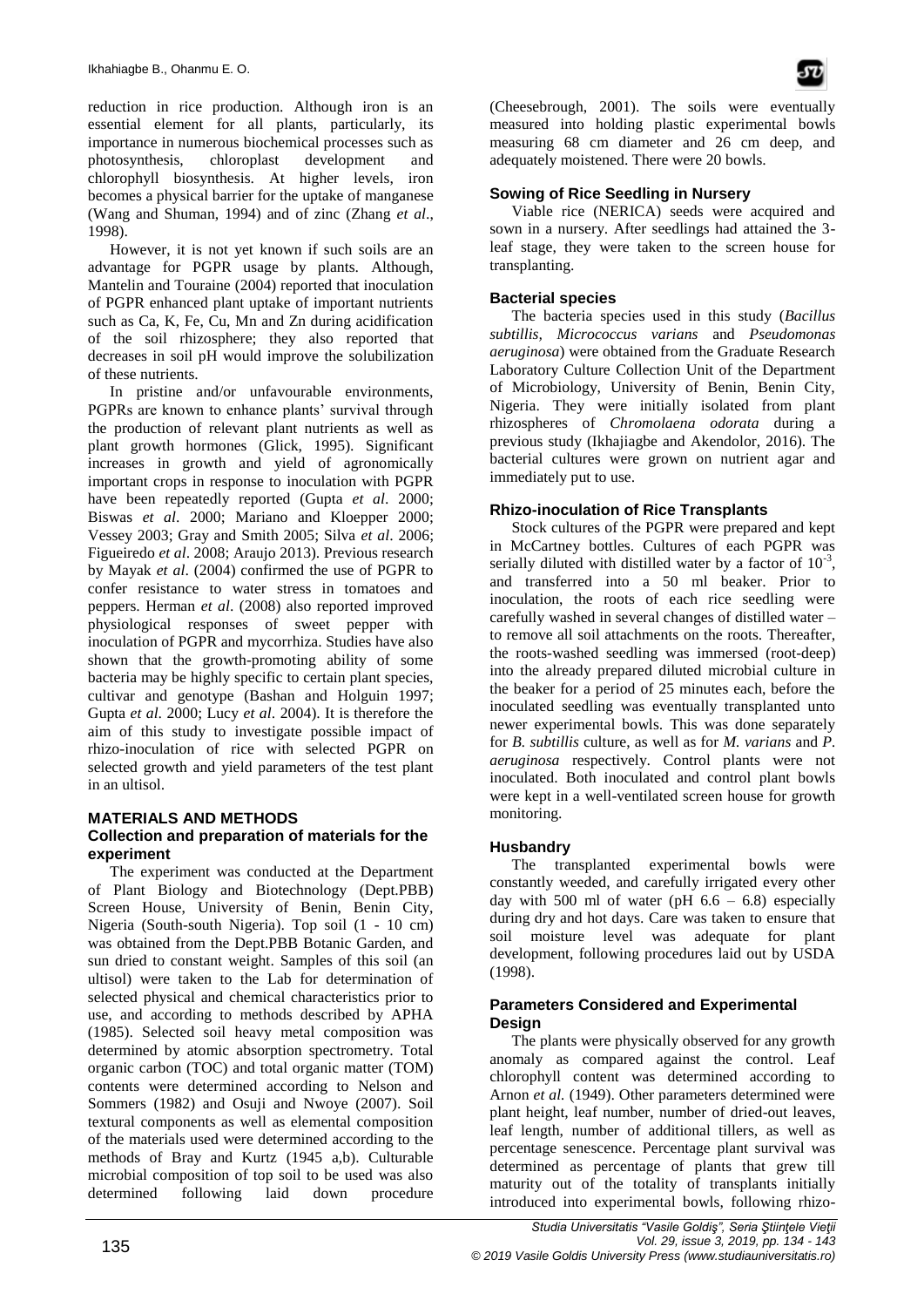

inoculation. Leaf colour was recorded, and thereafter presented as colour codes. These colour codes are available online on the Google App Store®. The yield characteristics were also taken to note.

The experimental design chosen was the completely randomized design (CRD) following assumption of homogeneity of the experimental plot in use. As a result, treatments were randomized over the whole plot in the screen house. Each treatment consisted of 5 replicates. In order to avoid bias and misidentification, treatment bowls were properly labelled.

# **Statistical Analysis**

Results were therefore analysed using SPSS-20 statistical software for one-way Analysis of Variance (ANOVA), principal components, as well as hierarchical cluster analyses where necessary.

# **RESULTS AND DISCUSSION**

The physico-chemical characteristics of the soil prior to use have been presented on Table 1. The soil, which was slightly acidic, had a total organic carbon content of 0.92% and a total nitrogen content amounting to 2.13% (Table 1). Also presented (Table 2) is culturable microbial composition of the soil prior to use. Bacterial counts  $(1.52 \times 105 \text{ cfty/g})$  significantly outnumbered the available fungi species by a factor of 10 (2.03 x 10<sup>4</sup> cfu/g). *Pseudomonas aeruginosa*, *Staphylococcus aureus, Micrococcus varians, Staphylococcus epidymis* were the bacterial isolates available. The presence of *Pseudomonas aeruginosa* and *Micrococcus varians* in the bulk soil may eventually be beneficial for plant development as these bacteria, when found within plant rhizosphere, generally enhance plant growth (Mayak *et al*., 2004; Bernier *et al*., 2008; Nautiyal *et al*., 2008; Martinez-Viveros *et al*., 2010; Jeon *et al*., 2011; Vacheron *et al*.,

2013; Sarma and Saikia, 2014). Suggestively, soil acidic condition is a possible reason for microbial proliferation (Ikhajiagbe *et al*., 2013). The authors also reported the presence of the *Bacillus subtillis*, *Pseudomonas aeruginosa* and *Micrococcus varians* in soils with pH of as low as 5. This may however not always be true; as there are several other factors that affect microbial proliferation in the soil – moisture, temperature, nutrient composition, total organic content, soil oxygen, soil type, and presence of contaminants; the effects of these factors are also synergistic and not entirely isolated (Vidali, 2001; Ikhajiagbe, 2010).

Physical observation about the rice plants during the 4-8th week after inoculation were reported (Table 3). In the control, the only anomaly reported was the presence of dried leaves. Leaf dryness progressed from the leaf tip inwardly to other leaf parts. However, this drying out of leaves was exclusively restricted to only older leaves in both control and inoculated plants, but reportedly less frequent  $(p<0.05)$  in the latter. Leaf yellowing was observed at middle of a few leaves in the *Bacillus*-inoculated plants. Generally however, leaf yellowing (chlorosis) was common to the rhizoinoculated plants, although this occurrence was not very significant. Leaf color was mainly green. However, there was presentation of the green leaf colour in different shades of green, including Lime green (#32CD32), Olive drab (#6B8E23), Green yellow (#ADFF2F), Sea green (#2E8B57) and Dark green (#006400). There were no significant differences in chlorophyll contents of leaves of the rhizoinoculated and control rice plant stands. Total chlorophyll ranged from  $0.253 - 0.293$  U/mg (Table 3). Sharma *et al* (2014) however reported increases in chlorophyll contents of rice plants inoculated with *Pseudomonas putida* and *Pseudomonas fluorescens.*

#### **Table 1.**

| <b>Parameters</b>               | Mean value<br>$(n = 5)$ |  |  |
|---------------------------------|-------------------------|--|--|
| Ph                              | $5.87 \pm 0.52$         |  |  |
| Total organic carbon (%)        | $0.92 \pm 0.09$         |  |  |
| Total Nitrogen (%)              | $2.13 \pm 1.01$         |  |  |
| Exchangeable acidity (meq/100g) | $0.25 \pm 0.06$         |  |  |
| Electric conductivity (µs/cm)   | $302.33 \pm 21.42$      |  |  |
| Ca (meg/100g)                   | $13.96 \pm 3.02$        |  |  |
| K (meg/100g)                    | $1.61 \pm 0.73$         |  |  |
| Mg (meg/100g)                   | $12.05 \pm 3.14$        |  |  |
| Na (meg/100g)                   | $10.14 \pm 2.52$        |  |  |
| $NO2$ (mg/kg)                   | $157.34 \pm 31.55$      |  |  |
| $NO_3$ (mg/kg)                  | $250.21 \pm 22.14$      |  |  |
| Fe (mg/kg)                      | $1034.12 \pm 66.34$     |  |  |
| Cd (mg/kg)                      | < 0.001                 |  |  |
| Cu (mg/kg)                      | $3.62 \pm 0.14$         |  |  |
| Zn (mg/kg)                      | $28.96 \pm 4.86$        |  |  |
| Mn (mg/kg)                      | $19.22 \pm 5.23$        |  |  |
| Pb (mg/kg)                      | $0.02 \pm 0.01$         |  |  |
| Clay $(\%)$                     | $5.23 \pm 0.48$         |  |  |
| Silt (%)                        | $7.50 \pm 1.11$         |  |  |

**Physical and chemical properties of soil before contamination**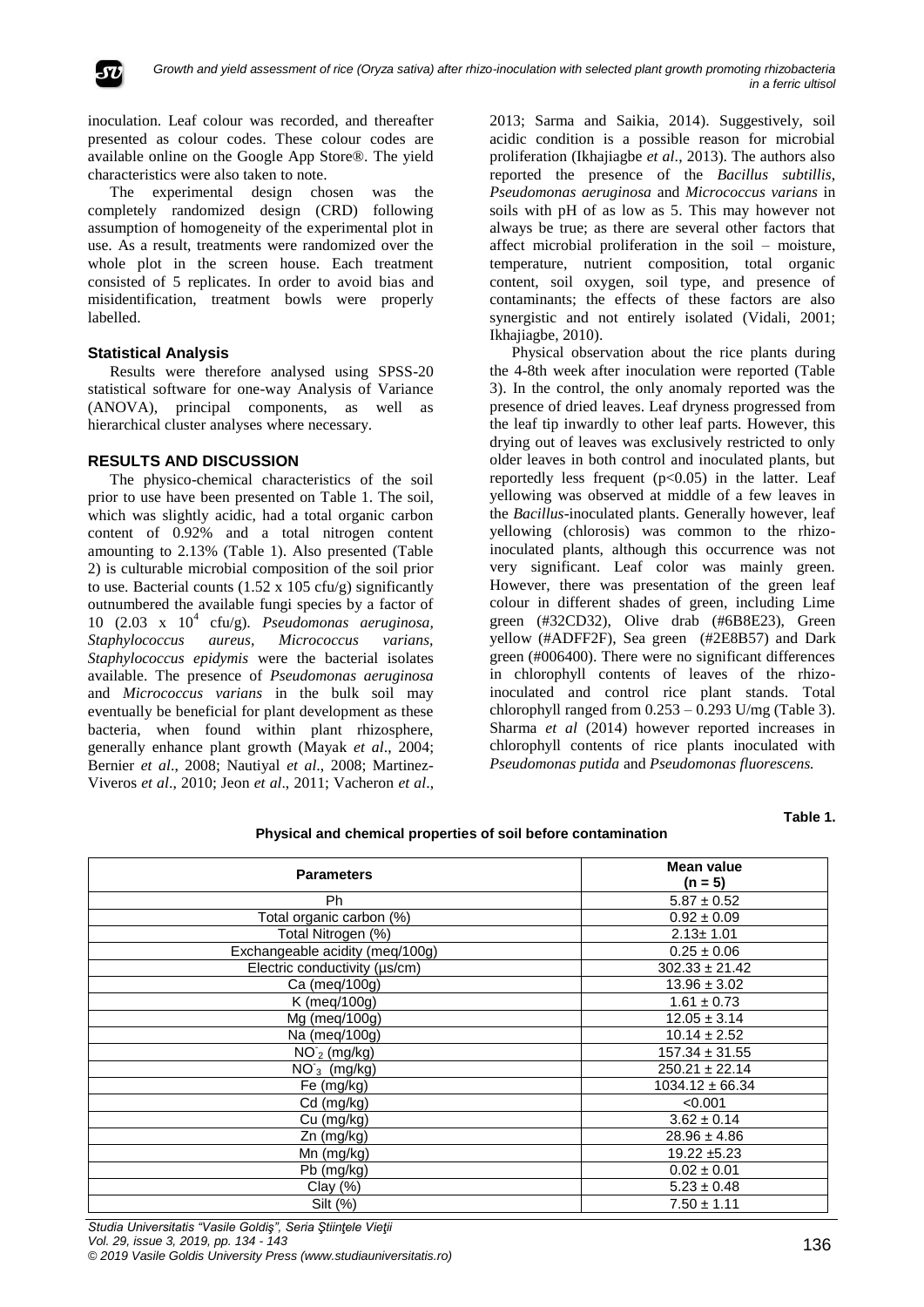| (9/0)                                                | $12.0^{\circ}$ |
|------------------------------------------------------|----------------|
| Sand                                                 | 84.87          |
| These are background mean concentrations ( $n = 5$ ) |                |

# **Table 2.**

# **Microbial composition of soil prior to use in the experiment**

|                          | <b>Bacteria</b><br>$(x 105$ cfu/g)                                                                 | Fungi<br>(x 10 <sup>4</sup> c f u/g)                                                                              | p-value                  |
|--------------------------|----------------------------------------------------------------------------------------------------|-------------------------------------------------------------------------------------------------------------------|--------------------------|
| *Heterotrophic<br>counts | 1.52a                                                                                              | 2.03 <sub>b</sub>                                                                                                 | 0.017                    |
| Culturable<br>isolates   | Pseudomonas aeruginosa,<br>Staphylococcus aureus, Micrococcus<br>varians, Staphylococcus epidymis. | Aspergillus flavus, Trichoderma<br>harzianum, Mucor mucedo, Fusarium<br>solani, Penicillum sp., Aspergillus niger | <b>Not</b><br>applicable |

\*Means on the same row with similar accompanying alphabets do not differ from each other (p>0.05)

### **Table 3.**

| Priysical observation of test plant during exposure in the field as well as follar chlorophyli contents |                                                                                                                                                                                 |                                                                                                                                                                                                                                                                                            |                                                                    |  |  |  |  |
|---------------------------------------------------------------------------------------------------------|---------------------------------------------------------------------------------------------------------------------------------------------------------------------------------|--------------------------------------------------------------------------------------------------------------------------------------------------------------------------------------------------------------------------------------------------------------------------------------------|--------------------------------------------------------------------|--|--|--|--|
| <b>Treatments</b>                                                                                       | <b>Observation on field</b><br>between 4 - 8 WAI                                                                                                                                | Prominence of foliar colour between<br>$4 - 8$ WAI                                                                                                                                                                                                                                         | *Total chlorophyll<br>content<br>(U/mg protein) at 8<br><b>WAI</b> |  |  |  |  |
| <b>B.</b> subtillis                                                                                     | Leaves drying from tip<br>inwardly. Also, drying from<br>stem tip outwardly. Leaf<br>yellowing observed at<br>middle of a few leaves.<br>Plants were generally the<br>shortest. | The most prominent leaf colour was<br>Green (#008000); other foliar colours<br>identified were Sea green (#2E8B57)<br>and Dark green (#006400). Green<br>yellow (#ADFF2F) was reported in only<br>2 leaves with severe chlorosis.                                                          | 0.2534a                                                            |  |  |  |  |
| M. varians                                                                                              | Chlorosis at tip present in<br>few leaves; Leaves drying<br>from tip inwardly. Foliar<br>anomaly was mostly<br>common to older leaves.                                          | Most prominent colour was Green<br>(#008000); other foliar colours identified<br>were Sea green (#2E8B57), Lime<br>green (#32CD32), and Dark green<br>(#006400). Most leaves that eventually<br>dried out turned from green through<br>Olive drab (#6B8E23) to brown before<br>drying out. | 0.2634a                                                            |  |  |  |  |
| P. aeruginosa                                                                                           | Leaves drying from tip<br>inwardly. Yellowish leaf tip<br>present in few leaves. Foliar<br>anomaly was mostly<br>common to older leaves.                                        | Most prominent colour was Green<br>(#008000); Dark green (#006400) was<br>also prominently observed. Sea green<br>(#2E8B57) was least observed. A few<br>insignificant number of older leaves<br>showed color deterioration from green<br>to Green yellow or lime green                    | 0.2712a                                                            |  |  |  |  |
| Control                                                                                                 | Leaf drying occured from tip<br>and then inwardly to entire<br>leaf. Foliar anomaly was<br>mostly common to older<br>leaves.                                                    | Colour presentation nearly similar to<br>Pseudomonas-inoculated plant leaves.                                                                                                                                                                                                              | 0.2934a                                                            |  |  |  |  |
| p-value                                                                                                 | Not applicable                                                                                                                                                                  | Not applicable                                                                                                                                                                                                                                                                             | 0.512                                                              |  |  |  |  |

WAI - weeks after inoculation. \*Means on the same column with similar accompanying alphabets do not differ from each other (p>0.05)

Key:

| Lime green (#32CD32) | Olive drab (#6B8E23)   |
|----------------------|------------------------|
| Green (#008000)      | Green yellow (#ADFF2F) |
| Sea green (#2E8B57)  | Dark green (#006400)   |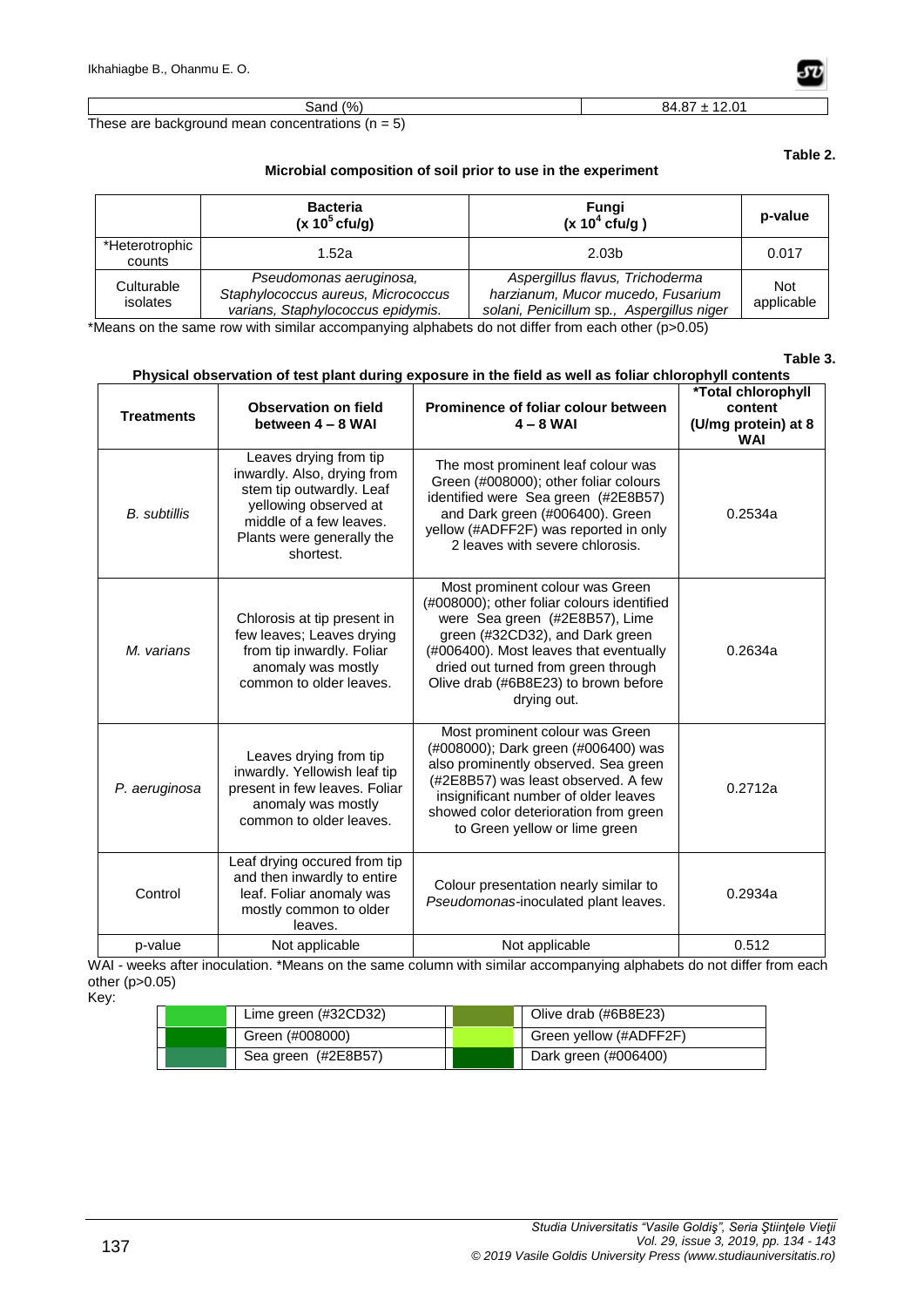

**Table 4.**

| <b>Rhizo-inoculants</b> | Percentage plant<br>survival<br>(%) | <b>Height of</b><br><b>Plants</b><br>(cm) | length of Plants leaf<br>(cm) | <b>Additional</b><br>tillers* |
|-------------------------|-------------------------------------|-------------------------------------------|-------------------------------|-------------------------------|
| Bacillus subtilis       | 88.33a                              | 52.50a                                    | 44.00a                        | 0a                            |
| Micrococcus varians     | 89.15a                              | 64.25ab                                   | 50.50ab                       | 1ab                           |
| Pseudomonas aeruginosa  | 93.33ab                             | 82.25 <sub>bc</sub>                       | 52.25ab                       | 2 <sub>b</sub>                |
| Control                 | 98.325b                             | 93.75c                                    | 65.00b                        | 2 <sub>b</sub>                |
|                         |                                     |                                           |                               |                               |
| $p$ -value $(0.05)$     | 0.177                               | 0.002                                     | 0.149                         | 0.041                         |

\*Presented to the nearest whole number. Means on the same column with similar accompanying alphabets do not differ from each other (p>0.05)



**Fig. 1.** Amelioration of plant senescence and leaf drying incidents by inoculated rhizo-bacteria reported 13 weeks after inoculation. Means on the same graph types with similar accompanying alphabets do not differ from each other (p>0.05).

Plant overall survival after 13 weeks was not affected by PGPR-inoculation when compared with the control (88.32 – 98.32%) (Table 4). However, control rice plants were taller (ht.  $= 93.75$  cm) than those plants that were rhizo-inoculated with *B. subtilis* and *M. varians* (ht. = 88.33 – 89.15 cm), but comparable with *Pseudomonas*-inoculated plant stands (ht. = 93.33) cm)*.* There were not significant increases in plant height compared with the control as a result of *pseudomonas* inoculation (82.25 – 93.75 cm). Ahmed *et al*. (2013) reported increases in plant height of a cold area rice variety 'Fakre Malakand' upon inoculation with *Pseudomonas* Ky1 strain. Significant reduction was however reported in rice stands inoculated with *Bacillus* (52.50 cm). *Bacillus*-inoculated plants stands also had shorter leaves.

It was observed that plants that were rhizoinoculated were less prone to stress measured herein as number of dried-out leaves (Fig. 1). There were more dried-out leaves in the control (33.4 %) than in bacterial*-*inoculated rice plants (20.74 – 29.41%). Generally however, the *pseudomonas*-inoculated rice stands had more leaves (32 leaves per plant) compared to the control plants (25 leaves per plant). Abiotic stresses are known to cause drastic yield reductions in many farms this however depends on the intensity of the stress as well as the soil type, not forgetting plant factors (Nadeem *et al*., 2010). It is perhaps suggested that inherent soil conditions may be one of the factors that triggered such plant morphological stress responses like foliar drying and senescence common to both inoculated and control plants. The soil is a ferric ultisol, having reported phytotoxic impact on rice cultivation. This condition ordinarily would pose serious challenge for rice growth and development (Prade *et al*., 1993; Sahrawat and Diatta, 1996; WARDA, 1998; Zhang *et al*., 1998; Suresh, 2005). However, as reported in the present study, the effects on rice plants may have been ameliorated with increased presence of PGPR in plant rhizosphere.

Some of the plants are able to withstand the effects of the stress by their ability to utilize necessary antioxidant defense mechanisms. Nautiyal *et al*. (2008) demonstrated that the *Bacillus lentimorbus* strain enhanced the plant antioxidant capability as well as increasing growth. *Pseudomonas aeruginosa* strain was reported to enhance the growth of *Vigna radiata* plants under drought stress (Sarma and Saikia, 2014). The enhancement of survival of rice plants under salt stress after inoculation with *Pseudomonas* Ky1 strain has also been reported (Sen and Chandrasekhar, 2014).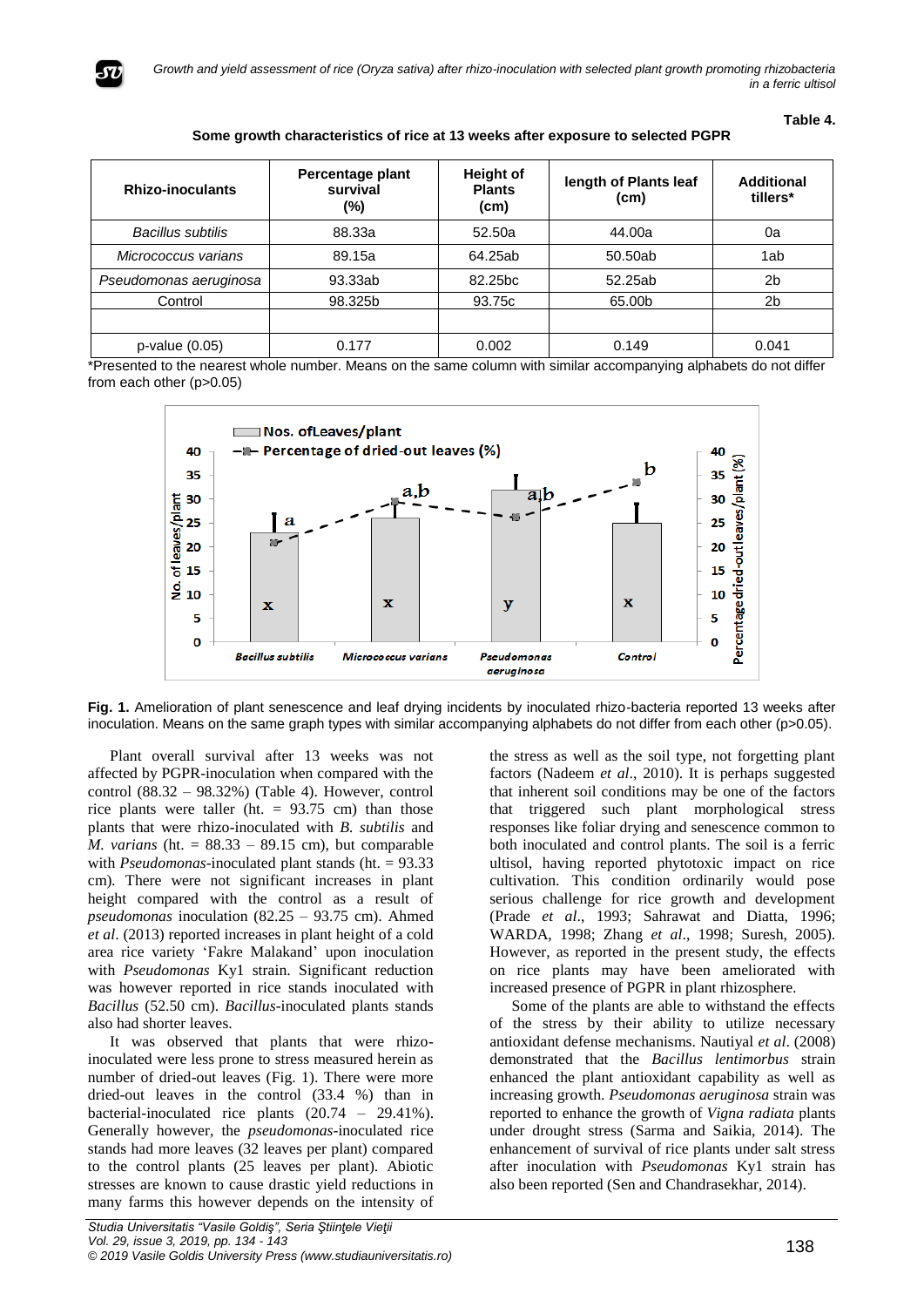



**Fig. 2.** Yield characteristics of rice 13 weeks after rhizo-inoculation with selected PGPR. Means on the same graph types with similar accompanying alphabets do not differ from each other (p>0.05).

Significant improvement in rice yield was reported in the stands inoculated with *P. aeruginosa.* There were 49 seeds per plant compared to 25 in the control (Fig. 2). Per plant yield was 0.53g in *P. aeruginosa*inoculated rice stands compared to 0.28g obtained in the control  $(p<0.05)$ . The yield of stands inoculated with *B. subtillis* and *M. varians* were comparable with the control. Ahmed *et al*. (2013) reported increase in yield of a cold area rice variety, Fakre Malakand, when inoculated with *Pseudomonas* Ky1 strain. In a bid to find out possible correlation between any 2 selected growth and yield parameters, a bivariate correlation was computed (Table 5). Results showed that plant height highly positively correlated with additional tillers ( $r = 0.953$ ,  $p < 0.05$ ), as well as with percentage plant survival ( $r = 0.964$ , p<0.05). The implication of this relationship is that increases in plant height, with regards to the present study only, would favour expression of the aforementioned growth and yield parameters (Table 5). Similarly, per plant seed weight was absolute a factor of the number of harvested seeds per plant ( $r = 0.999$ ,  $p < 0.01$ ).

As a follow up to the aforementioned, a principal component analysis was carried out with a view to determining which of the assessed parameters was the majorly critical to influencing the outcome of the study (Table 6). The Principal component analysis output showed 2 components presenting a set of 2 possible parametric groups that were most likely influenced by the experimental condition. Component-1 majorly relied on morphological parameters (leaf length, percentage plant survival, plant height, additional tiller, and percentage dried out leaves), whereas component-2 relied basically on yield parameters (number of seeds per plant and seed weight per plant). The PCA plot (Fig. 3) shows that plant inoculation with *P. aeruginosa* was most likely associated with plant height, number of leaves as well as number of seeds per plant.

**Table 5.**



|                             |             | No of<br>seeds<br>per<br>plant | <b>Seed</b><br>wt.<br>per<br>plant | No. of<br>leaves<br>per<br>plant | Percentage<br>dried out<br><b>leaves</b> | Percentage<br>plant<br>survival | <b>Plant</b><br>height | Lea<br>len<br>gth |
|-----------------------------|-------------|--------------------------------|------------------------------------|----------------------------------|------------------------------------------|---------------------------------|------------------------|-------------------|
|                             | R           |                                |                                    |                                  |                                          |                                 |                        |                   |
| No of seeds per plant       | P-          |                                |                                    |                                  |                                          |                                 |                        |                   |
|                             | value       |                                |                                    |                                  |                                          |                                 |                        |                   |
|                             | R           | $0.999**$                      | 1                                  |                                  |                                          |                                 |                        |                   |
| Seed wt. per plant          | Р-          | $7.00E -$                      |                                    |                                  |                                          |                                 |                        |                   |
|                             | value       | 04                             |                                    |                                  |                                          |                                 |                        |                   |
|                             | R           | 0.931                          | 0.935                              | 1                                |                                          |                                 |                        |                   |
| No of leaves per plant      | P-<br>value | 0.069                          | 0.065                              |                                  |                                          |                                 |                        |                   |
|                             | R.          | $-0.27$                        | $-0.25$                            | 0.101                            | 1                                        |                                 |                        |                   |
| Percentage dried out leaves | P-          |                                |                                    |                                  |                                          |                                 |                        |                   |
|                             | value       | 0.731                          | 0.745                              | 0.899                            |                                          |                                 |                        |                   |
|                             | R           | $-0.07$                        | $-0.08$                            | 0.227                            | 0.746                                    | 1                               |                        |                   |
| Percentage plant survival   | P-<br>value | 0.935                          | 0.924                              | 0.773                            | 0.254                                    |                                 |                        |                   |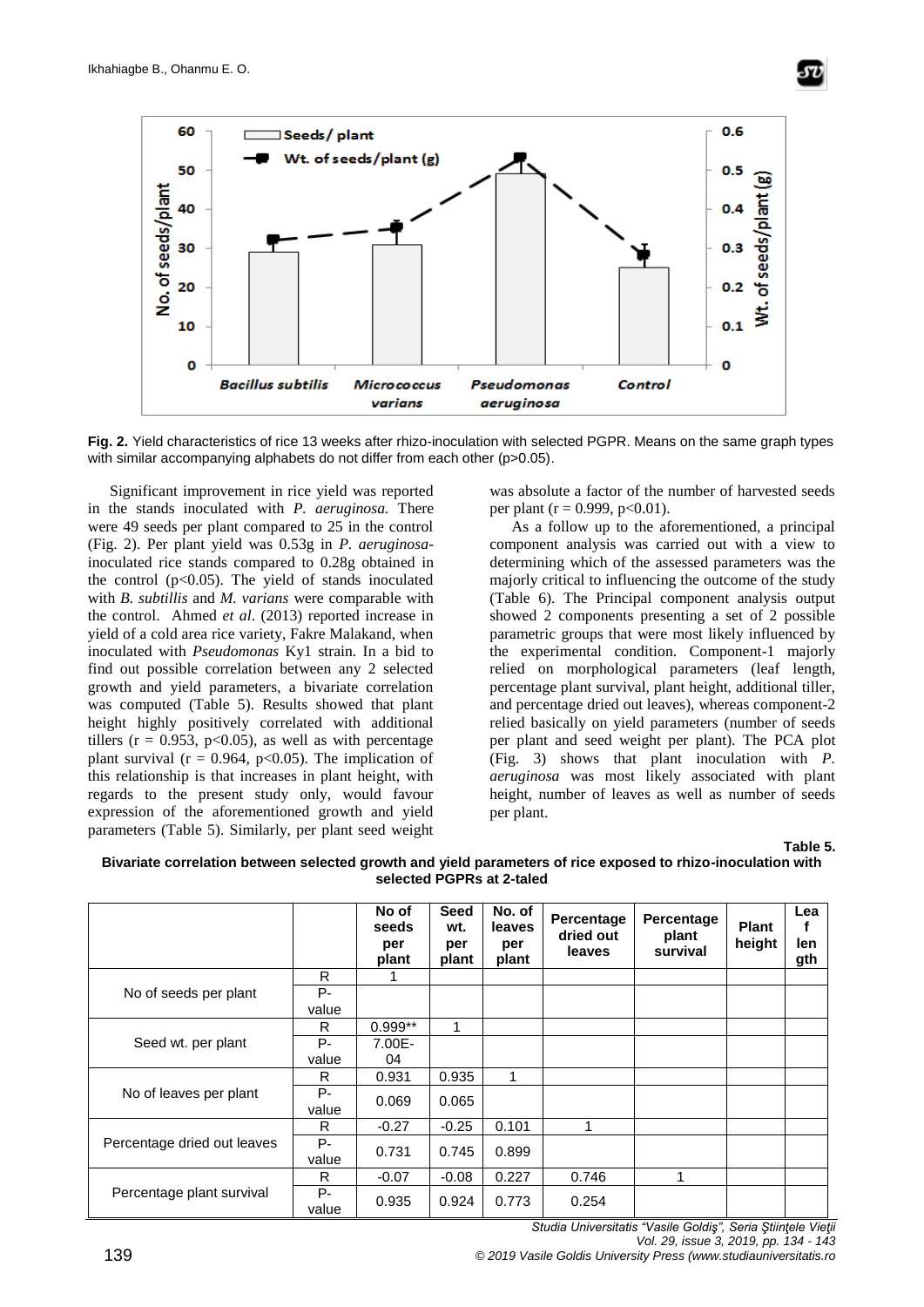

|                   | R              | 0.138   | 0.133   | 0.449 | 0.785 | $0.964*$ |          |           |
|-------------------|----------------|---------|---------|-------|-------|----------|----------|-----------|
| Plant height      | $P -$<br>value | 0.862   | 0.867   | 0.551 | 0.215 | 0.036    |          |           |
|                   | R              | $-0.24$ | $-0.24$ | 0.104 | 0.906 | 0.952    | 0.926    |           |
| Leaf length       | P-<br>value    | 0.761   | 0.76    | 0.896 | 0.094 | 0.048    | 0.074    |           |
| Additional tiller | R              | 0.377   | 0.378   | 0.674 | 0.739 | 0.839    | $0.953*$ | 0.8<br>05 |
|                   | $P -$<br>value | 0.623   | 0.622   | 0.326 | 0.261 | 0.161    | 0.047    | 0.1<br>95 |

\*correlation is significant at 0.05 (2-tailed)

\*\*correlation is significant at 0.01 (2-tailed)

**Table 6.**

#### **Principal component analysis output showing component score coefficient matrix for some growth and yield parameters of rice exposed to rhizo-inoculation with selected PGPRs**

|                             | Component-1 | <b>Component-2</b> |
|-----------------------------|-------------|--------------------|
| Leaf length                 | 0.987       | $-0.157$           |
| Percentage plant survival   | 0.977       | 0.023              |
| Plant height                | 0.974       | 0.222              |
| Additional tiller           | 0.881       | 0.449              |
| Percentage dried out leaves | 0.867       | $-0.208$           |
| No of seeds per plant       | $-0.084$    | 0.996              |
| Seed wt per plant           | $-0.088$    | 0.994              |
| No. of Ivs per plant        | 0.25        | 0.951              |

Extraction Method: Principal Component Analysis.

Rotation Method: Varimax with Kaiser Normalization.

<sup>a</sup>Coefficients are standardized.



**Fig. 3.** Component plot as output of principal component analysis conducted on some growth and yield parameters of rice exposed to rhizo-inoculation with selected PGPRs.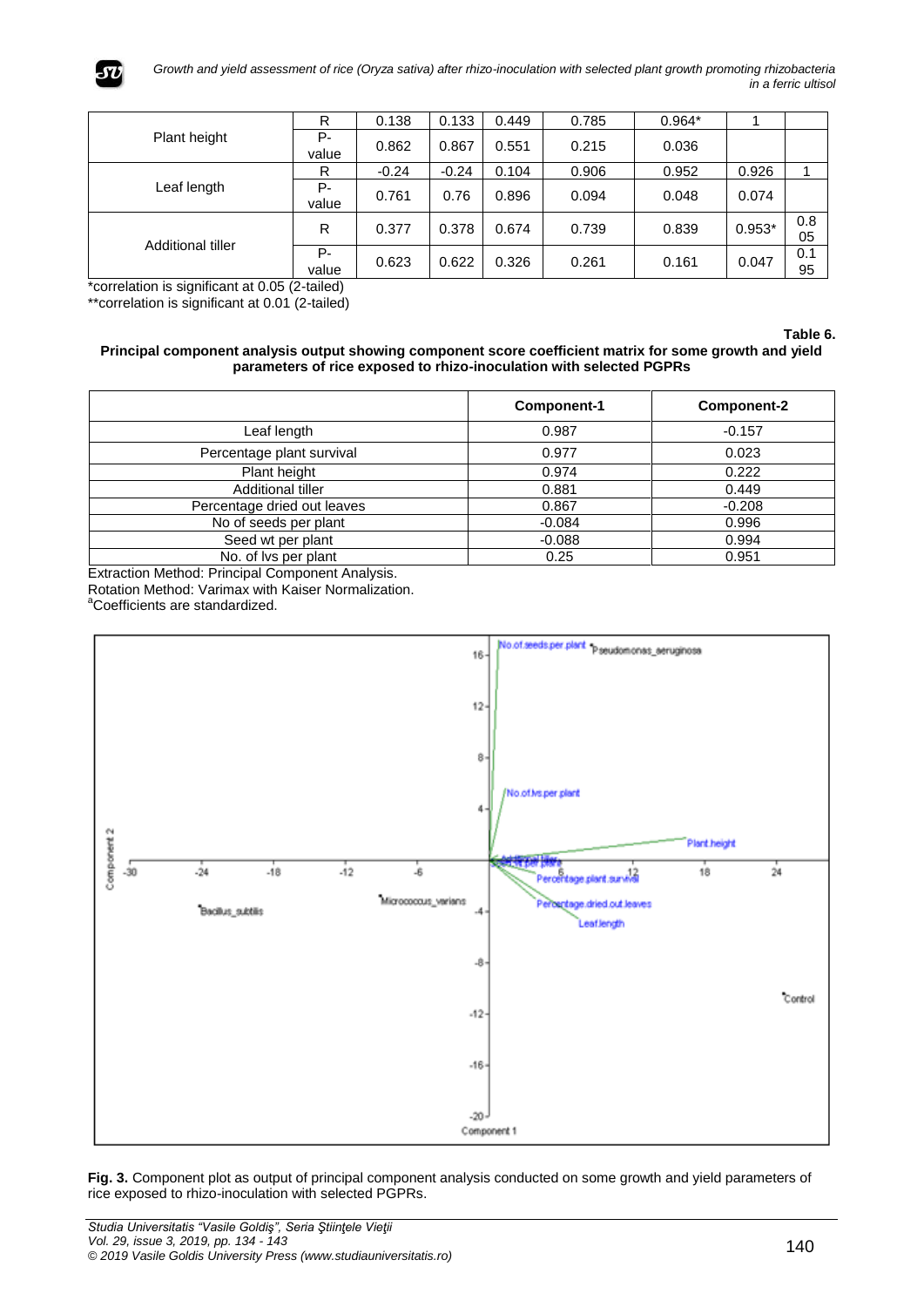When compared with other referred studies earlier presented, improved yield was reported in contrary to the report of this study. One thing was common with these reported studies; none provided information on physicochemical condition of soil on which rice was sown. Soil properties have been reported to greatly influence microbial activity (Vidali, 2001; Ikhajiagbe, 2010; Ikhajiagbe *et al*., 2013). PGPR are generally known as growth enhancers. However, there have been a number of reports that describe them as also having anti-growth attributes. Certain Pseudomonas species, for example, produce cyanide as a growth-promotion factor, where it acts as a biocontrol agent against certain plant pathogens (Martinez-Viveros *et al*., 2010); but cyanide also has a growth inhibition characteristic (Bakker and Schippers, 1987). Plant growth-promoting auxins produced by certain PGPR can also impede overall plant development (Vacheron *et al*., 2003). It is important to note that the effectiveness of auxin relies upon its concentration. (Xie *et al*., 1996) also links over production of these plant growth factors by PGPR as possible reasons for overall growth suppression. For example, auxins enhance plant growth at low concentrations, but inhibit root development at higher concentrations (Xie *et al*., 1996). As important as the root is, whatever negatively impacts on plant root development, invariably would affect the overall growth performance of the plant.

# **CONCLUSION**

PGPR are important growth enhancer of plant in an environmentally stressed condition, however, this varies with plant type and species. From the study, *P. aeruginosa* is suitable in the rhizo-inoculation of rice stands in a ferric ultisol for increased yield productivity and food security. However, molecular studies is needed to identify the genetic strain that is able to stimulate the plant inherent resistance in such soils.

# **AUTHORS CONTRIBUTIONS**

Conceptualization: Dr. Beckley Ikhajiabe, Dr. Edokpolor Osazee Ohanmu. Methodology: Dr. Beckley Ikhajiabe. Data collection: Dr. Beckley Ikhajiabe. Data validation: Dr. Edokpolor Osazee Ohanmu, Dr. Beckley Ikhajiabe. Data processing: Dr. Edokpolor Osazee Ohanmu, Dr. Beckley Ikhajiabe. Writing: original draft preparation - Dr. Beckley Ikhajiabe; review and editing - Dr. Edokpolor Osazee Ohanmu, Dr. Beckley Ikhajiabe.

The researchers are grateful to interns at the Environmental Biotechnology and Sustainability Research Group (EBSRGroup) Laboratory for assistance during this study.

# **FUNDING**

This research received no specific grant from any funding public agency, commercial, or not-for-profit sectors.

#### **CONFLICT OF INTEREST**

The authors declare no conflict of interest.

#### **REFERENCES**

- Ahmed B, Midrarullah M, Sajjad-Mirza, M, Effects of inoculation with plant growth promoting rhizobacteria (PGPRs) on different growth parameters of cold area rice variety, Fakre Malakand. African Journal of Microbiology Research, 7(17), 1651-1656, 2013.
- APHA, Standard method for the examination of water and waste water. American Public Health<br>Association. Washington DC, 25 Washington DC, 256p, 1985.
- Araújo AES, Baldani VLD, Galisa PS, Pereira JA, Baldani JI, Response of traditional upland rice varieties to inoculation with selected diazotrophic bacteria isolated from rice cropped at the Northeast region of Brazil. Applied Soil Ecology, 64, 49–55, 2013.
- Arnon DI, Copper enzyme in isolated chloroplast. Plant Physiology, 24, 1-15, 1949.
- Audebert A, Sahrawat KL, Mechanisms for iron toxicity tolerance in lowland rice. Journal of Plant Nutrition, 23, 1877–1885, 2000.
- Bakker AW, Schippers P, Microbial cyanide production in the rhizosphere in relation to potato yield reduction and Pseudomonas spp. mediated plant growth-stimulation. Soil Biology and Biochemistry, 19, 451–457, 1987.
- Bashan Y, Holguin G, Azospirillum-plant relationships: environmental and physiological advances (1990–1996)*.* Canada Journal Microbiology, 43, 103–121, 1997.
- Bernier J, Atlin GN, Serraj R, Kumar A, Spaner D, Breeding upland rice for drought resistance. Journal of Science, Food and Agriculture, 88, 927– 939, 2008.
- Biswas JC, Ladha JK, Dazzo FB, Rhizobial inoculation influences seedling vigor and yield of rice. Journal of Agronomy, 92,880–886, 2000.
- Bray RH, Kurtz LT, Soil chemical analysis. Soil Science, 59, 39-45, 1945a
- Bray RH, Kurtz LT, Determination of total organic and available form of phosphorus in soils. Soil Science, 59,45-<br>49, 1945b
- Cheesebrough M, District Laboratory Practice in Tropical Countries, part 2. Cambridge University Press , Cambridge, 355p, 2001
- Cummings SP, The application of plant growth promoting rhizobacteria (PGPR) in low input and organic cultivation of graminaceous crops, potential and problems. Environmental Biotechnology, 5 (2), 43-50, 2009.
- Ekundayo EO, Obuekwe CO Hydrocarbons utilization in yeast isolates found to grow in association with petroleum in a polluted ultisol of Midwest Nigeria. Environmental Monitoring and Assessment, 63, 381-87, 2000.
- Figueiredo MVB, Burity HA, Martinez CR, Chanway CP, Alleviation of water stress effects in common bean (Phaseolus vulgaris L.) by co-inoculation *Paenibacillus* x *Rhizobium tropici*. Applied Soil Ecology, 40, 182–188,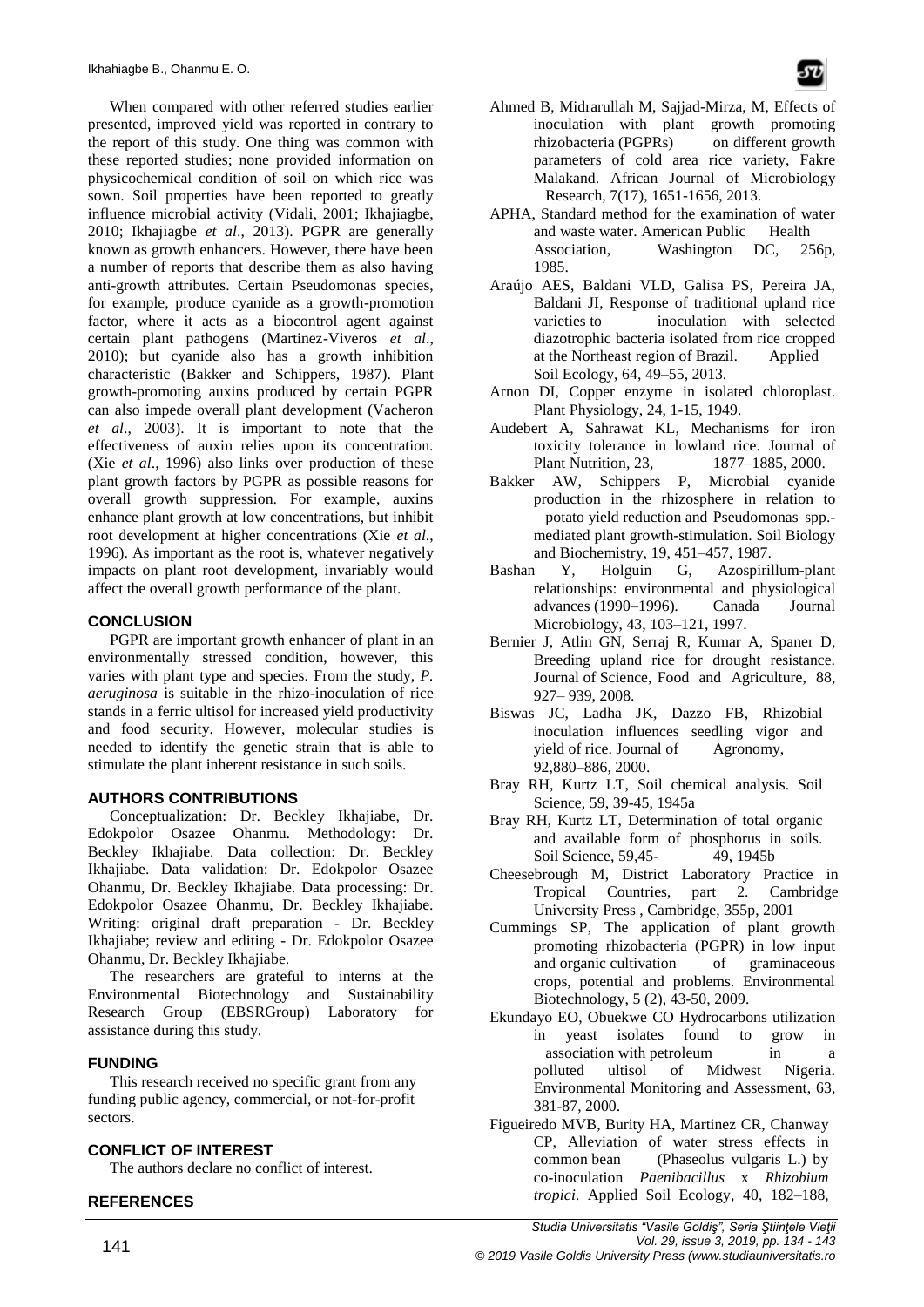*Growth and yield assessment of rice (Oryza sativa) after rhizo-inoculation with selected plant growth promoting rhizobacteria in a ferric ultisol*

2008

- Freitas ADS, Vieira CL, Santos CERS, Stamford NP, Lyra MCCP, Caracterizaca<sup>o</sup> de rizo bios isolados de Jacatupe´ cultivado em solo salino no Estado de Pernanbuco, Brasil. Bragantia, 66:497–504, 2007
- Glick BR, The enhancement of plant growth by free living bacteria. Canada Journal of Microbiology, 41, 109-114, 1995.
- Gray EJ, Smith DL, Intracellular and extracellular PGPR: commonalities and distinctions in the plant–bacterium signaling processes. Soil Biology and Biochemistry, 37:395–412, 2005.
- Gupta A, Gopal M, Tilak KV, Mechanism of plant growth promotion by rhizobacteria. Indian Journal of Experimental Biology, 38,856– 862, 2000.
- Herman MAB, Nault BA, Smart CD, Effects of plant growth-promoting rhizobacteria on bell pepper production and green peach aphid infestations in New York. Crop Protection 27, 996-1002, 2008.
- Ikhajiagbe B, Akendolor A, Comparative effects of pretreatment of stem cuttings of *Chromolaena odorata* (Siam weed) with sodium azide and hydroxylamide on the survival and phyoremediative performance in an oilpolluted soil. Nigeria Journal of Biotechnology, 30(1), 27 – 39, 2016.
- Ikhajiagbe B, Anoliefo GO, Oshomoh EO, Airhienbuwa N, Changes in heavy metal contents of a waste engine oil polluted soil exposed to soil pH adjustments. British Biotechnology Journal, 3(2), 158-168, 2013.
- Ikhajiagbe B, Synergism in Bioremediation: Phytoassessment of Waste Engine Oil Polluted Soils after Amendment and Bioaugmentation. LAP Lambert Academic Publishing, Köln, Germany, 2010
- Ikhile CI, Geomorphology and Hydrology of the Benin Region, Edo State, Nigeria. International Journal of Geosciences, 7, 144-157, 2016.
- Imasuen OI, Onyeobi TUS, Chemical compositions of soils in parts of Edo state, southwest Nigeria and their relationship to soil productivity. Journal of Applied Science and Environmental Management, 17 (3), 379- 386, 2013.
- Jeon JS, Jung KH, Kim HB, Suh JP, Khush GS, Genetic and molecular insights into the enhancement of rice yield potential. Journal of Plant Biology, 54, 1-9, 2011.
- Lucy M, Reed E, Glick BR, Applications of free living plant growth-promoting rhizobacteria. Review Antonie Van Leeuwenhoek 86, 1–25, 2004.
- Mantelin S, Touraine B, Plant growth-promoting bacteria and nitrate availability: impacts on root development and nitrate uptake. Journal Experimental Botany, 55, 27–34, 2004
- Mariano RLR, Kloepper JW, Me´todo alternativo de biocontrole: Resisteˆncia sisteˆmica

*Studia Universitatis "Vasile Goldiş", Seria Ştiinţele Vieţii Vol. 29, issue 3, 2019, pp. 134 - 143* induzida por rizobacte´rias. *Revisa˜o* 

*© 2019 Vasile Goldis University Press (www.studiauniversitatis.ro)*

*Annual de Patologia de Plantas,* 8, 121–137, 2000

- Martinez-Viveros O, Jorquera MA, Crowley DE, Gajardo G, Mora ML, Mechanisms and practical considerations involved in plant growth promotion by rhizobacteria. Journal of Soil Science and Plant Nutrient, 10, 293– 319, 2010
- Mayak S, Tirosh T, Glick BR, Plant growth-promoting bacteria that confer resistance to water stress in tomatoes and peppers. Plant Science, 166(2), 525-530, 2004.
- Nadeem SM, Zahir ZA, Naveed M, Ashraf M, Microbial ACC-deaminase, prospects and applications for inducing salt tolerance in plants. Critical Review in Plant Science, 29, 360–393, 2010.<br>al CS, Gov
- Nautiyal CS, Govindarajan R, Lavania M, Pushpangadan P, Novel mechanisms of modulating natural antioxidants in functional foods: Involvement of plant growth promoting rhizobacteria NRRL B-30488. Journal of Agriculture, Food and Chemistry, 56: 4474– 4481, 2008
- Nelson DW, Sommers LE, Total carbon, organic carbon and organic matter. In: Methods<br>of soil analysis, Part 2. ASA/SSSA. of soil analysis, Part 2. Madison WI. pp 539 – 579, 1982.
- Obi ME, Salako FK, Rainfall parameters influencing erosivity in Southeastern Nigeria. CATENA 24, 275-280, 1995.
- Osuji LC, Nwoye I, An appraisal of the impact of petroleum hydrocarbon on soil fertility: The Owaza experience. African Journal of Agricultural Research 2, 318-324, 2007
- Podile AR, Kishore GK, Plant growth-promoting rhizobacteria. In Plant-Associated Bacteria. Springer, Dordrecht, Netherlands, 195–230, 2006.
- Prade K, Ottow JCG, Jacq VA, Excessive iron uptake (iron toxicity) by wetland rice (*Oryza sativa* L.) on an acid sulphate soil in the Casamance /Senegal. International Institute for Land Reclamation and Improvement, Wageningen, Netherlands. ILRI Publication 44, 150–162, 1993
- Sahrawat KL, Diatta S, Nutrient management and season affect soil iron toxicity, in West Africa Rice Development Association. Annual Report, pp 34–35, 1996.
- Sarma RK, Saikia RR, Alleviation of drought stress in mung bean by strain Pseudomonas aeruginosa GGRK21. Plant Soils, 377, 111–126, 2014
- Sen S, Chandrasekhar CN, Effect of PGPR on growth promotion of rice (*Oryza sativa* L.) under salt stress. Asian Journal of Plant Science and Research, 4(5), 62-67, 2014
- Sharma A, Shankhdhar D, Sharma A, Shankhdhar SC, Growth promotion of the rice genotypes by PGPRs isolated from rice rhizosphere. Journal of Soil Science and Plant Nutrition, 14 (2), 505-517, 2014